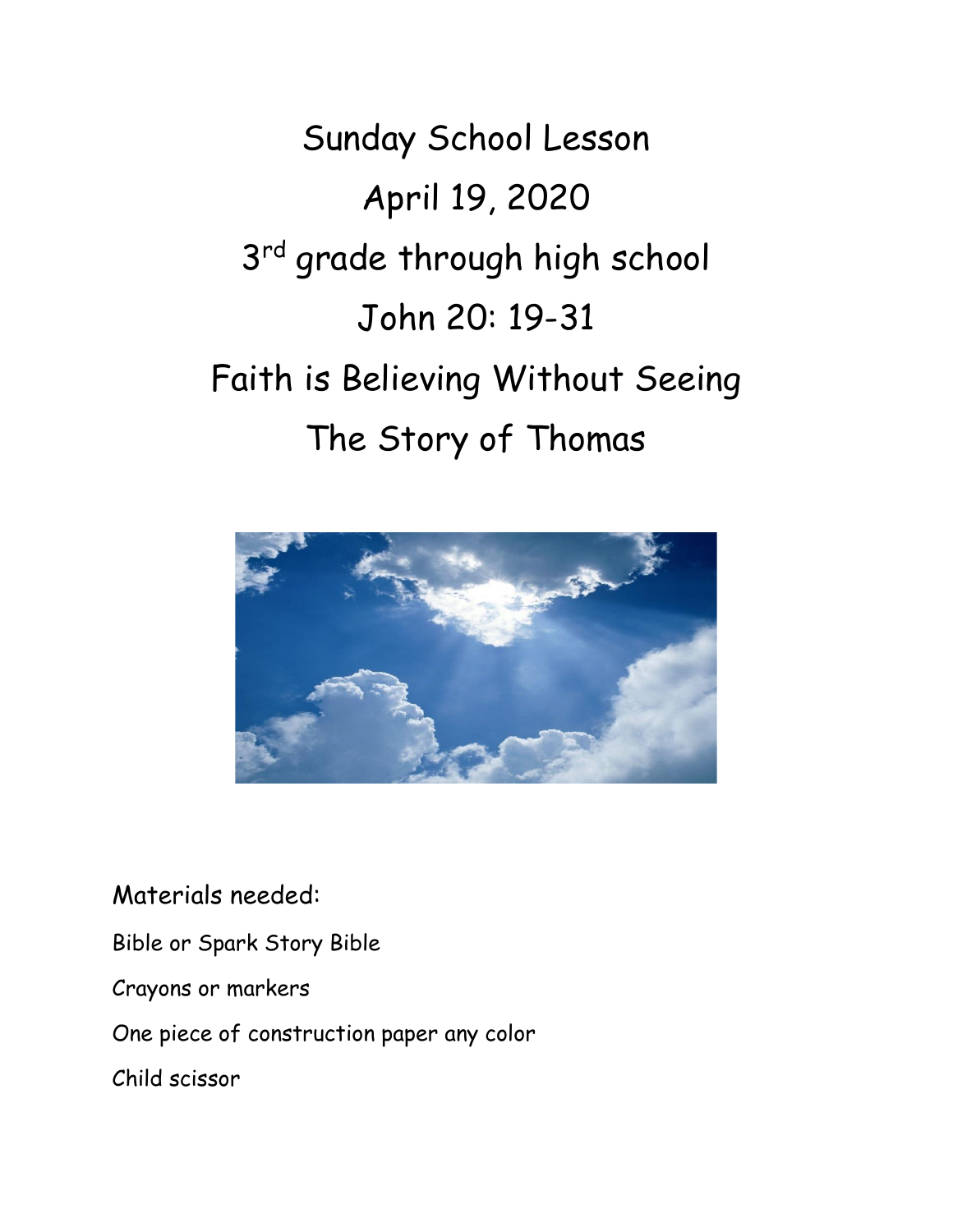## Journal

- 1. Today we continue learning about the amazing story of Easter! Can you think of something amazing that happened to you or a family member that seemed unbelievable at the time? Today's story of Jesus appearing to his disciples after his death seemed unbelievable to one disciple named Thomas.
- 2. Read the Story of "Doubting Thomas" to your child or with your child found in John 20: 19-31 and on page 492 of the Spark Story Bible. You can also hear Mrs. Schoch tell the story on our Light of Christ Lutheran Church Youth Facebook page.
- 3. We define faith as believing without seeing. We cannot see Jesus, yet we believe. We believe because of what we read in the bible, what our family members, teachers and Pastor Jerry tell us about Jesus and when we see Jesus' good works done in the world by his followers- us !!
- 4. Instead of using our sense of sight to know Jesus, we use our intellect, our mind to know Jesus. This activity uses our sense of smell. Gather a few things that have a distinct smell: an orange, a lemon, vinegar, chocolate, cinnamon, vanilla, etc. Place the objects underneath a bowel or other object so that your child cannot see the objects. Ask your child to close her/his eyes or use a scarf to cover his/her eyes. Let your child identify the objects one at a time using his/her sense of smell. Let your child pick one for you to identify. Have fun  $\odot$
- 5. Handprint Easter Prayer Craft

a. Fold one piece of construction paper

b.Trace child's hands on the fold keeping fingers together as in prayer

c. Cut out hand shape being careful not to cut the side of the hand along the fold.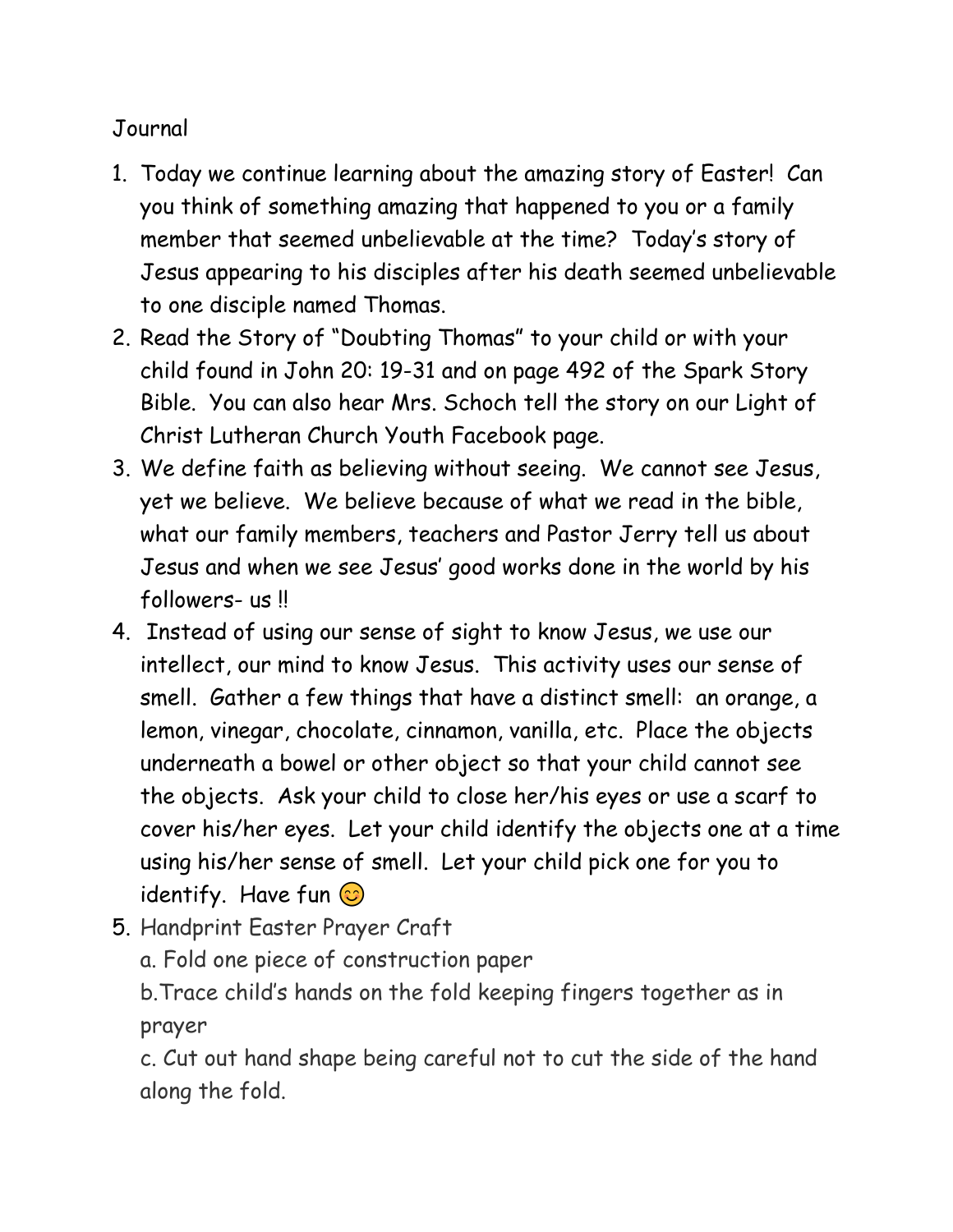d. On the hand on the left side draw a cross and an Easter flower in front of the cross with a palm branch next to the flower.

e. Copy this prayer on the right hand or type it on your computer and print it out and glue it on the hand on the right side.

*I fold these hands into a prayer To thank the Lord for love and care. Fold your hands right next to me And He will love and bless us both, you see!*

- 6. Create a journal entry: Title it April 19, 2020 Doubting Thomas Draw or write your ideas for this story. Some questions to consider: What are some ways or people who have led you to faith in Jesus? Do you remember who first told you about Jesus? Do you have any questions you would like to ask Jesus? Is it hard to believe in Jesus without seeing Him? How can we share our faith in Jesus with others? If a friend would introduce you to someone new, what would they say, if the new friend could not see you? How would your friend describe you? Do the traits that are told about you come from God or are they of your own doing? During this time of the pandemic is it hard to believe in God and Jesus? Why or why not?
- *7.* Sing together:

"Peace Like A River"

I've got peace like a river, I've got peace like a river,

I've got peace like a river in my soul.

I've got peace like a river, I've got peace like a river,

I've got peace like a river in my soul.

2 nd verse: I've got joy like a fountain……

3<sup>rd</sup> verse: I've got love like an ocean......